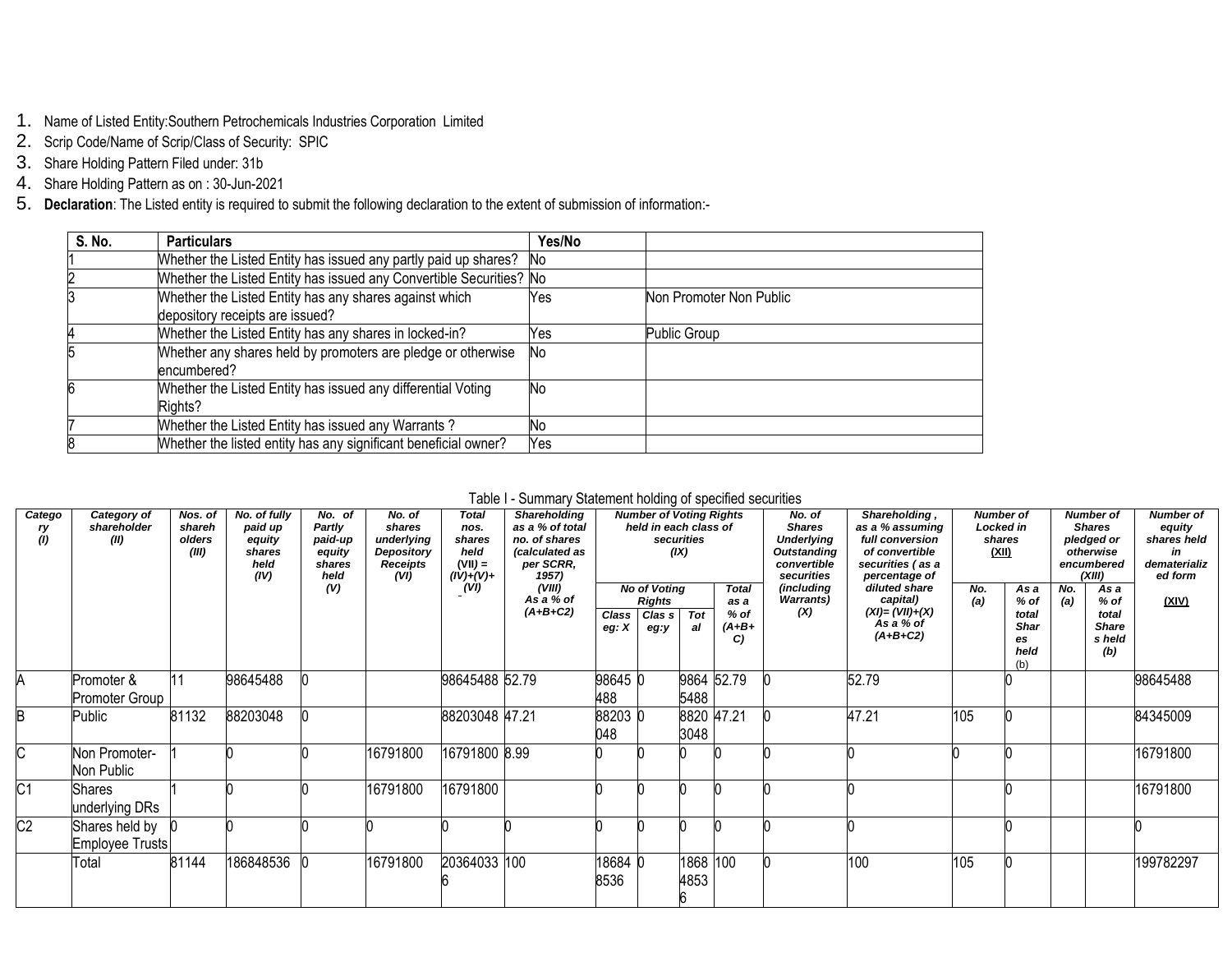## Table II - Statement showing shareholding pattern of the Promoter and Promoter Group

|    | <b>Category &amp; Name</b><br>of the<br><b>Shareholders</b><br>(1)                            | No. of<br>sharehol<br>der<br>(III) | No. of<br>fully<br>paid<br>up<br>equity<br>share | Partly<br>paid-up<br>equity<br>shares<br>held<br>(V) | Nos. of<br>shares<br>underlying<br><b>Depository</b><br><b>Receipts</b><br>(VI) | <b>Total</b><br>nos.<br>shares<br>held<br>$(VII =$<br>$IV + V + VI$ | <b>Sharehol</b><br>ding %<br>calculate<br>d as per<br>SCRR,<br>1957 |                    | each class of securities                 | (IX)              | <b>Number of Voting Rights held in</b>                               | No. of<br><b>Shares</b><br><b>Underlying</b><br><b>Outstanding</b><br>convertible<br>securities | <b>Shareholding</b><br>, as a %<br>assuming<br>full conversion<br>of convertible<br>securities (as a |            | Number of<br>Locked in<br>shares<br>(XII)                   |            | <b>Number of</b><br><b>Shares</b><br>pledged or<br>otherwise<br>encumbered<br>(XIII) | <b>Number of</b><br>equity<br>shares held<br>in<br>dematerializ<br>ed form |
|----|-----------------------------------------------------------------------------------------------|------------------------------------|--------------------------------------------------|------------------------------------------------------|---------------------------------------------------------------------------------|---------------------------------------------------------------------|---------------------------------------------------------------------|--------------------|------------------------------------------|-------------------|----------------------------------------------------------------------|-------------------------------------------------------------------------------------------------|------------------------------------------------------------------------------------------------------|------------|-------------------------------------------------------------|------------|--------------------------------------------------------------------------------------|----------------------------------------------------------------------------|
|    |                                                                                               |                                    | s held<br>(IV)                                   |                                                      |                                                                                 |                                                                     | As a % of<br>$(A+B+C2)$<br>(VIII)                                   | <b>Class</b><br>X  | <b>No of Voting Rights</b><br>Class<br>Y | Tot<br>al         | <b>Total as</b><br>a % of<br><b>Total</b><br><b>Voting</b><br>rights | <i>(includina</i><br><b>Warrants)</b><br>(X)                                                    | percentage of<br>diluted share<br>capital) (XI)<br>= $(VII)+(X)$<br>as a % of<br>$A+B+C2$            | No.<br>(a) | As a<br>$%$ of<br>total<br><b>Shar</b><br>es<br>held<br>(b) | No.<br>(a) | Asa<br>$%$ of<br>total<br>share<br>s held<br>(b)                                     | (XIV)                                                                      |
|    | Indian                                                                                        |                                    |                                                  |                                                      | n                                                                               |                                                                     |                                                                     |                    |                                          |                   |                                                                      |                                                                                                 |                                                                                                      |            |                                                             |            |                                                                                      |                                                                            |
|    | Individuals/Hindu<br>undivided Family                                                         |                                    | 45450                                            |                                                      |                                                                                 | 45450                                                               | 0.02                                                                | 45450              |                                          | 4545 0.02         |                                                                      |                                                                                                 | 0.02                                                                                                 |            |                                                             |            |                                                                                      | 45450                                                                      |
|    | <b>ASHWIN C</b><br><b>MUTHIAH</b>                                                             |                                    | 45450                                            |                                                      |                                                                                 | 45450                                                               | 0.02                                                                | 45450              |                                          | 4545 0.02         |                                                                      |                                                                                                 | 0.02                                                                                                 |            |                                                             |            |                                                                                      | 45450                                                                      |
| b. | Central<br>Government/ State<br>Government(s)                                                 |                                    | 88400000                                         |                                                      |                                                                                 | 8840000                                                             | 4.73                                                                | 884000 0           |                                          | 8840 4.73<br>000  |                                                                      |                                                                                                 | 4.73                                                                                                 |            |                                                             |            |                                                                                      | 8840000                                                                    |
|    | TAMILNADU<br><b>INDUSTRIAL</b><br><b>DEVELOPMENT</b><br><b>CORPORATION</b><br>TD <sub>-</sub> |                                    | 88400000                                         |                                                      |                                                                                 | 8840000                                                             | 4.73                                                                | 884000 0           |                                          | 8840 4.73<br>000  |                                                                      | n                                                                                               | 4.73                                                                                                 |            |                                                             |            |                                                                                      | 8840000                                                                    |
|    | Financial<br><b>Institutions/Banks</b>                                                        |                                    |                                                  |                                                      |                                                                                 |                                                                     |                                                                     | n                  |                                          |                   | 'n                                                                   |                                                                                                 |                                                                                                      |            |                                                             |            |                                                                                      |                                                                            |
|    | Any Other<br>(specify)                                                                        |                                    | 70845260                                         |                                                      |                                                                                 | 70845263 37.92                                                      |                                                                     | 708452 0<br>63     |                                          | 5263              | 7084 37.92                                                           |                                                                                                 | 37.92                                                                                                |            |                                                             |            |                                                                                      | 70845263                                                                   |
|    | <b>Bodies Corporate</b>                                                                       |                                    | 70815460                                         |                                                      |                                                                                 | 70815463 37.9                                                       |                                                                     | 708154 0<br>63     |                                          | 7081 37.9<br>5463 |                                                                      |                                                                                                 | 37.9                                                                                                 |            |                                                             |            |                                                                                      | 70815463                                                                   |
|    | <b>AMI HOLDINGS</b><br><b>PRIVATE</b><br>LIMITED                                              |                                    | 37276700                                         |                                                      |                                                                                 | 37276700 19.95                                                      |                                                                     | 372767 0<br>$00\,$ |                                          | 6700              | 3727 19.95                                                           |                                                                                                 | 19.95                                                                                                |            |                                                             |            |                                                                                      | 37276700                                                                   |
|    | LOTUS<br><b>FERTILIZERS</b><br><b>PRIVATE</b><br>LIMITED                                      |                                    | 27995450                                         |                                                      |                                                                                 | 27995454 14.98                                                      |                                                                     | 279954<br>54       |                                          | 5454              | 2799 14.98                                                           |                                                                                                 | 14.98                                                                                                |            |                                                             |            |                                                                                      | 27995454                                                                   |
|    | <b>SICAGEN INDIA</b><br><b>LIMITED</b>                                                        |                                    | 36764240                                         |                                                      |                                                                                 | 3676424                                                             | 1.97                                                                | 367642 0           |                                          | 3676 1.97<br>424  |                                                                      |                                                                                                 | $\overline{1.97}$                                                                                    |            |                                                             |            |                                                                                      | 3676424                                                                    |
|    | <b>SOUTH INDIA</b><br><b>HOUSE ESTATES</b><br><b>AND</b>                                      |                                    | 16369000                                         |                                                      |                                                                                 | 1636900                                                             | 0.88                                                                | 163690 C           |                                          | 1636<br>900       | 0.88                                                                 |                                                                                                 | 0.88                                                                                                 |            |                                                             |            |                                                                                      | 1636900                                                                    |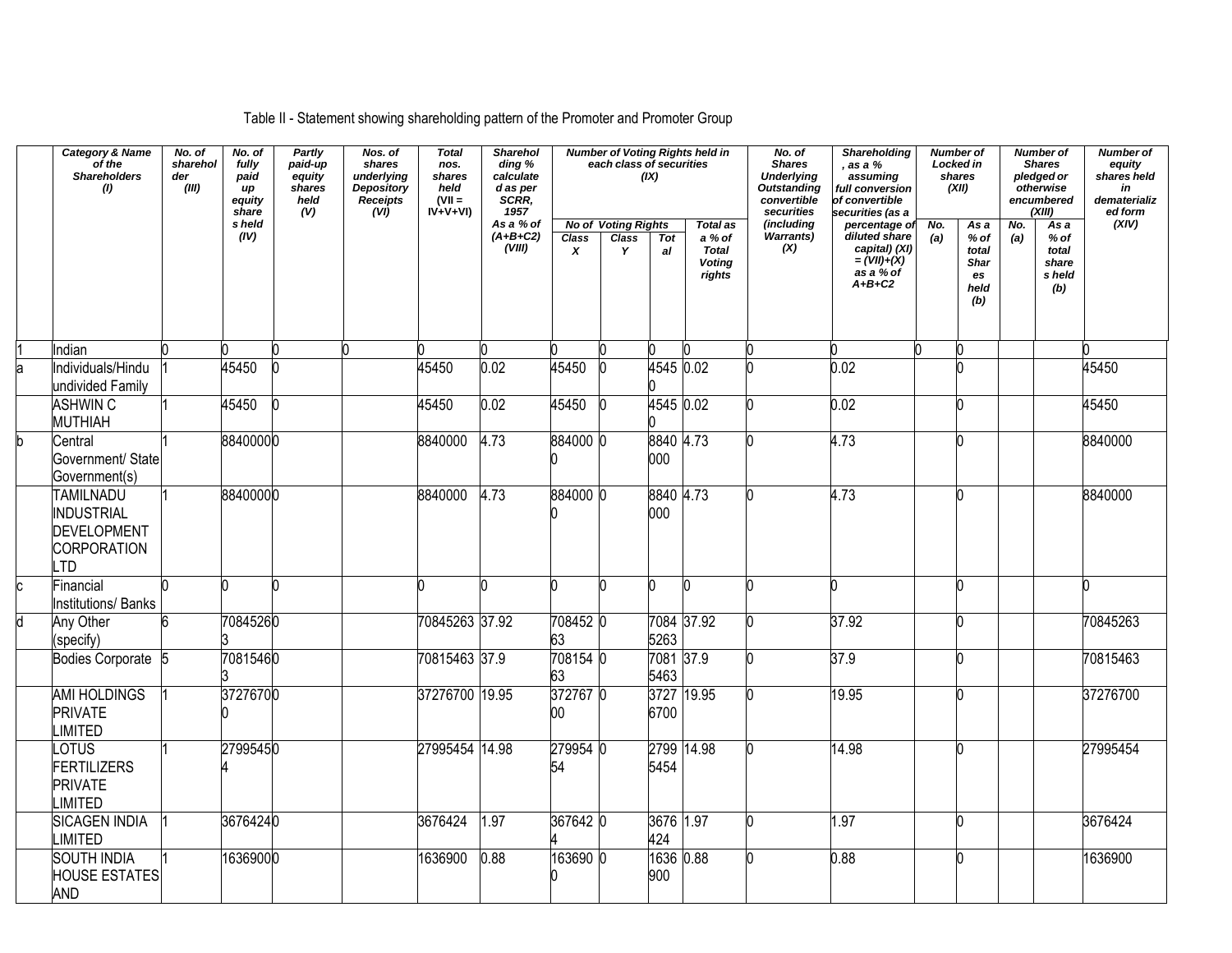|               | <b>PROPERTIES</b><br>.TD                                                          |   |          |  |                |      |                |    |                    |            |       |    |   |          |
|---------------|-----------------------------------------------------------------------------------|---|----------|--|----------------|------|----------------|----|--------------------|------------|-------|----|---|----------|
|               | <b>SOUTH INDIA</b><br><b>TRAVELS PVT</b><br>TD.                                   |   | 229985 0 |  | 229985         | 0.12 | 229985 0       |    | 2299 0.12<br>85    |            | 0.12  |    | N | 229985   |
|               | <b>ACM</b><br><b>EDUCATIONAL</b><br><b>FOUNDATION</b>                             |   |          |  | 0              |      | n.             |    | n                  | In         |       |    | N |          |
|               | <b>Partnership Firms</b>                                                          |   | 29800    |  | 29800          | 0.02 | 29800          |    | 2980 0.02          |            | 0.02  |    | n | 29800    |
|               | South India<br>Investments and<br>Associates                                      |   | 29800    |  | 29800          | 0.02 | 29800          | -0 | 2980 0.02          |            | 0.02  |    | n | 29800    |
|               | Sub-Total (A)(1)                                                                  | 8 | 79730710 |  | 79730713 42.67 |      | 797307 0<br>13 |    | 0713               | 7973 42.67 | 42.67 |    |   | 79730713 |
| $\frac{2}{a}$ | Foreign                                                                           |   |          |  |                |      |                |    |                    |            |       |    |   |          |
|               | Individuals (Non-<br>Resident<br>Individuals/<br>Foreign<br>Individuals)          |   |          |  |                |      |                |    |                    |            |       |    |   |          |
| b             | Government                                                                        |   |          |  | 0              | U    |                | O  | n                  | O          |       |    | n |          |
|               | Institutions                                                                      |   |          |  | n              | n    |                | 'n |                    |            |       |    |   |          |
| F             | Foreign Portfolio<br>Investor                                                     |   |          |  |                |      |                |    |                    | n          |       |    |   |          |
| le            | Any Other<br>(specify)                                                            |   | 18914770 |  | 18914775 10.12 |      | 189147 0<br>75 |    | 4775               | 1891 10.12 | 10.12 |    | በ | 18914775 |
|               | <b>Bodies Corporate</b>                                                           |   | 18914770 |  | 18914775 10.12 |      | 189147 0<br>75 |    | 4775               | 1891 10.12 | 10.12 |    |   | 18914775 |
|               | <b>FICON</b><br><b>HOLDINGS LTD</b>                                               |   | 15682770 |  | 15682775 8.39  |      | 156827 0<br>75 |    | 1568 8.39<br>2775  |            | 8.39  |    | ስ | 15682775 |
|               | <b>RANFORD</b><br><b>INVESTMENTS</b><br>LTD                                       |   | 19100000 |  | 1910000        | 1.02 | 191000 0       |    | 1910 1.02<br>000   |            | 1.02  |    | ሰ | 1910000  |
|               | <b>DARNOLLY</b><br><b>INVESTMENTS</b><br>TD <sub></sub>                           |   | 13220000 |  | 1322000 0.71   |      | 132200 0       |    | 1322 0.71<br>000   |            | 0.71  |    | n | 1322000  |
|               | Sub-Total (A)(2)                                                                  |   | 18914770 |  | 18914775 10.12 |      | 189147 0<br>75 |    | 4775               | 1891 10.12 | 10.12 |    | n | 18914775 |
|               | Total Shareholding 11<br>of Promoter and<br>Promoter Group<br>$(A)=(A)(1)+(A)(2)$ |   | 98645480 |  | 98645488 52.79 |      | 986454 0<br>88 |    | 9864 52.79<br>5488 |            | 52.79 | n. | n | 98645488 |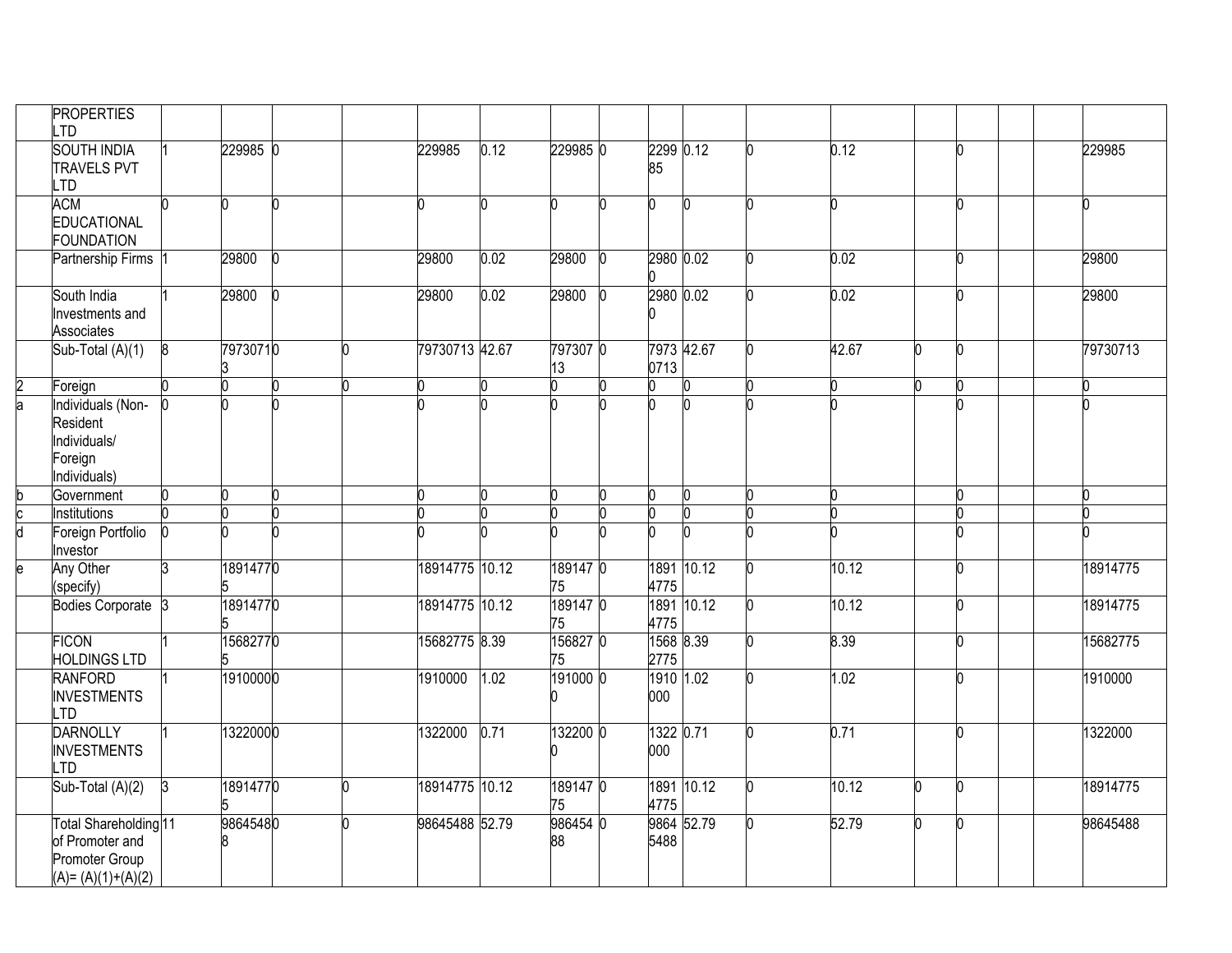## Table III - Statement showing shareholding pattern of the Public shareholder

|                | <b>Category &amp; Name</b><br>of the<br><b>Shareholders</b><br>(1)   | No. of<br>shareh<br>older<br>(III) | No. of<br>fully<br>paid<br>up<br>equity<br>share | Partly<br>paid-up<br>equity<br>shares<br>held<br>(V) | Nos. of<br>shares<br>underlying<br><b>Depository</b><br><b>Receipts</b><br>(VI) | <b>Total</b><br>nos.<br>shares<br>held<br>$(VII =$<br>$IV+V+VI$ | <b>Sharehol</b><br>ding %<br>calculate<br>$d$ as per<br>SCRR,<br>1957 |            | each class of securities                 | (IX)             | <b>Number of Voting Rights held in</b>                        | No. of<br><b>Shares</b><br><b>Underlying</b><br><b>Outstanding</b><br>convertible<br>securities | <b>Shareholding</b><br>as a %<br>assuming<br>full conversion<br>of convertible<br>securities (as a |            | <b>Number of</b><br>Locked in<br>shares<br>(XII)     |            | <b>Number of</b><br><b>Shares</b><br>pledged or<br>otherwise<br>encumbered<br>(XIII) | <b>Number of</b><br>equity<br>shares held<br>in<br>dematerializ<br>ed form |
|----------------|----------------------------------------------------------------------|------------------------------------|--------------------------------------------------|------------------------------------------------------|---------------------------------------------------------------------------------|-----------------------------------------------------------------|-----------------------------------------------------------------------|------------|------------------------------------------|------------------|---------------------------------------------------------------|-------------------------------------------------------------------------------------------------|----------------------------------------------------------------------------------------------------|------------|------------------------------------------------------|------------|--------------------------------------------------------------------------------------|----------------------------------------------------------------------------|
|                |                                                                      |                                    | s held<br>(IV)                                   |                                                      |                                                                                 |                                                                 | As a % of<br>$(A+B+C2)$<br>(VIII)                                     | Class<br>x | <b>No of Voting Rights</b><br>Class<br>Y | Tot<br>al        | Total as<br>a % of<br><b>Total</b><br><b>Voting</b><br>rights | (includina<br>Warrants)<br>(X)                                                                  | percentage of<br>diluted share<br>capital) (XI)<br>= $(VII)+(X)$<br>as a % of<br>$A+B+C2$          | No.<br>(a) | As a<br>$%$ of<br>total<br>Shar<br>es<br>held<br>(b) | No.<br>(a) | As a<br>$%$ of<br>total<br>share<br>s held<br>(b)                                    | (XIV)                                                                      |
|                | Institutions                                                         |                                    |                                                  |                                                      | n                                                                               |                                                                 |                                                                       |            |                                          | 0                |                                                               |                                                                                                 |                                                                                                    |            |                                                      |            |                                                                                      |                                                                            |
| a              | Mutual Funds/                                                        | 12                                 | 10750                                            |                                                      |                                                                                 | 10750                                                           | 0.01                                                                  | 10750      |                                          | 1075 0.01        |                                                               |                                                                                                 | 0.01                                                                                               |            |                                                      |            |                                                                                      | 900                                                                        |
| h              | <b>Venture Capital</b><br><b>Funds</b>                               |                                    |                                                  |                                                      |                                                                                 |                                                                 | n                                                                     |            |                                          | n                |                                                               |                                                                                                 |                                                                                                    |            | n                                                    |            |                                                                                      |                                                                            |
|                | Alternate<br><b>Investment Funds</b>                                 |                                    |                                                  |                                                      |                                                                                 |                                                                 |                                                                       |            |                                          |                  |                                                               |                                                                                                 |                                                                                                    |            |                                                      |            |                                                                                      |                                                                            |
| d              | Foreign Venture<br>Capital Investors                                 |                                    |                                                  |                                                      |                                                                                 |                                                                 |                                                                       |            |                                          | n                |                                                               |                                                                                                 |                                                                                                    |            |                                                      |            |                                                                                      |                                                                            |
| ė              | Foreign Portfolio<br>Investors                                       |                                    | 12258890                                         |                                                      |                                                                                 | 1225889                                                         | 0.66                                                                  | 122588 0   |                                          | 1225 0.66<br>889 |                                                               |                                                                                                 | 0.66                                                                                               |            | n                                                    |            |                                                                                      | 1225889                                                                    |
|                | Financial<br><b>Institutions/ Banks</b>                              | $\overline{50}$                    | 44744400                                         |                                                      |                                                                                 | 4474440                                                         | 2.39                                                                  | 4474440    |                                          | 4474 2.39<br>440 |                                                               |                                                                                                 | 2.39                                                                                               |            | n                                                    |            |                                                                                      | 4456655                                                                    |
|                | LIFE INSURANCE <sup>1</sup><br><b>CORPORATION</b><br>OF INDIA        |                                    | 39267250                                         |                                                      |                                                                                 | 3926725                                                         | 2.1                                                                   | 392672 0   |                                          | 3926 2.1<br>725  |                                                               |                                                                                                 | 2.1                                                                                                |            |                                                      |            |                                                                                      | 3926725                                                                    |
|                | Insurance<br>Companies                                               |                                    | 550                                              |                                                      |                                                                                 | 550                                                             | n                                                                     | 550        |                                          | 550              |                                                               |                                                                                                 |                                                                                                    |            |                                                      |            |                                                                                      |                                                                            |
|                | Provident Funds/<br><b>Pension Funds</b>                             |                                    |                                                  |                                                      |                                                                                 |                                                                 |                                                                       |            |                                          | n                |                                                               |                                                                                                 |                                                                                                    |            |                                                      |            |                                                                                      |                                                                            |
|                | Any Other<br>(specify)                                               | 11                                 | 8100                                             |                                                      |                                                                                 | 8100                                                            | n                                                                     | 8100       |                                          | 8100 0           |                                                               |                                                                                                 |                                                                                                    |            |                                                      |            |                                                                                      |                                                                            |
|                | Other                                                                | 11                                 | 8100                                             |                                                      |                                                                                 | 8100                                                            |                                                                       | 8100       |                                          | 8100 0           |                                                               |                                                                                                 |                                                                                                    |            |                                                      |            |                                                                                      |                                                                            |
|                | Sub-Total (B)(1)                                                     | 78                                 | 57197290                                         |                                                      |                                                                                 | 5719729                                                         | 3.06                                                                  | 571972 0   |                                          | 5719 3.06<br>729 |                                                               |                                                                                                 | 3.06                                                                                               |            |                                                      |            |                                                                                      | 5683444                                                                    |
| $\overline{2}$ | Central<br>Government/ State<br>Government(s)/<br>President of India |                                    | 166254 0                                         |                                                      |                                                                                 | 166254                                                          | 0.09                                                                  | 166254 0   |                                          | 1662 0.09<br>54  |                                                               |                                                                                                 | 0.09                                                                                               |            |                                                      |            |                                                                                      | 166254                                                                     |
|                | Sub-Total (B)(2)                                                     |                                    | 166254                                           |                                                      |                                                                                 | 166254                                                          | 0.09                                                                  | 166254 0   |                                          | 1662 0.09<br>54  |                                                               |                                                                                                 | 0.09                                                                                               |            | n                                                    |            |                                                                                      | 166254                                                                     |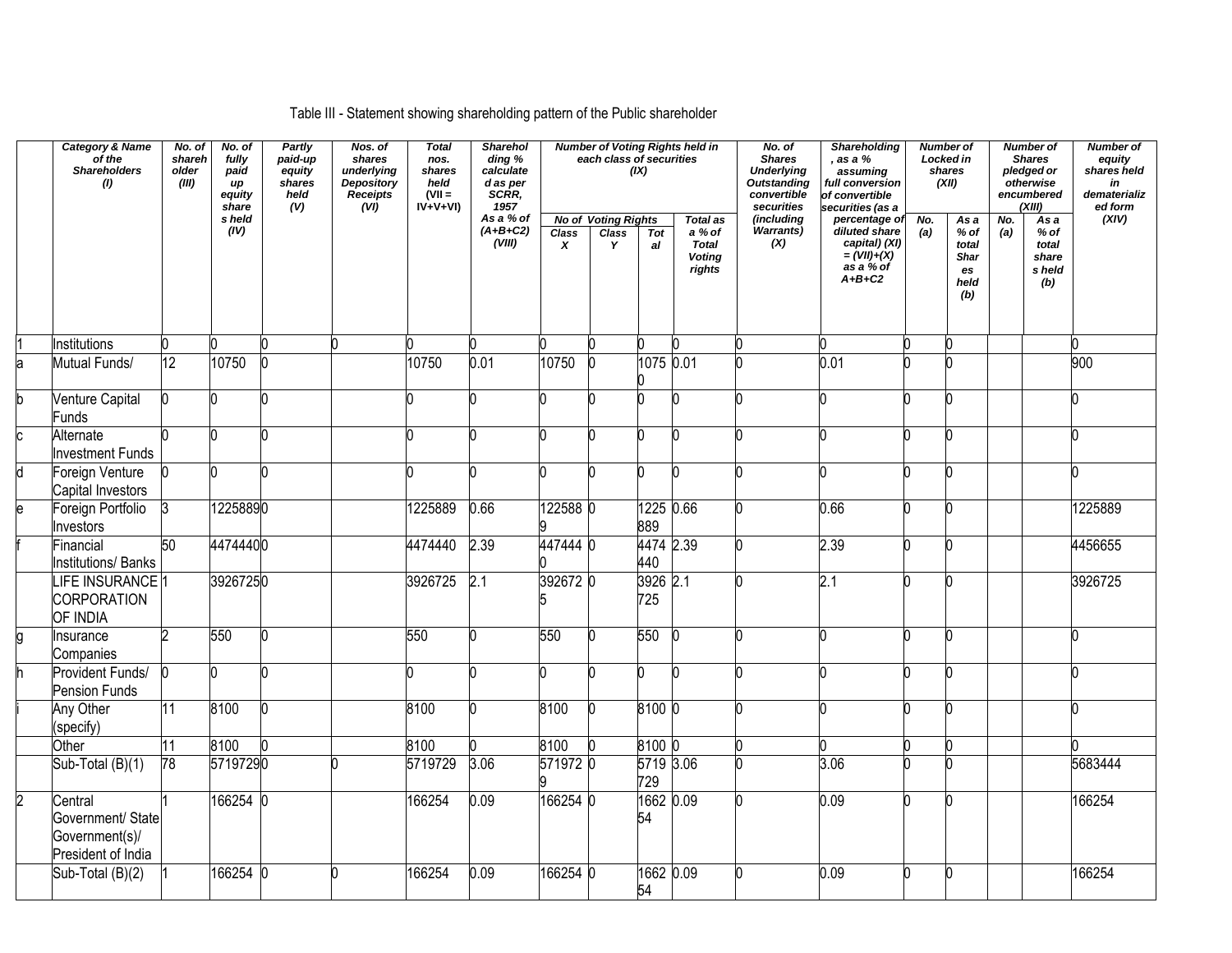| B | Non-institutions       |       | 0            | 0   | n | n              |      | n        | U |            | n.         | O.    | O.               | O. | 0        |  |
|---|------------------------|-------|--------------|-----|---|----------------|------|----------|---|------------|------------|-------|------------------|----|----------|--|
| h | Individuals -          | 76636 | 51473850     |     |   | 51473850 27.55 |      | 514738 0 |   |            | 5147 27.55 | 27.55 | $\overline{105}$ | h  | 48864953 |  |
|   |                        |       |              |     |   |                |      | 50       |   | 3850       |            |       |                  |    |          |  |
|   | Individual             | 76435 | 32945850     |     |   | 32945859 17.63 |      | 329458 0 |   |            | 3294 17.63 | 17.63 | $\overline{105}$ |    | 30336962 |  |
|   | shareholders           |       |              |     |   |                |      | 59       |   | 5859       |            |       |                  |    |          |  |
|   | holding nominal        |       |              |     |   |                |      |          |   |            |            |       |                  |    |          |  |
|   | share capital up to    |       |              |     |   |                |      |          |   |            |            |       |                  |    |          |  |
|   | Rs. 2 lakhs.           |       |              |     |   |                |      |          |   |            |            |       |                  |    |          |  |
|   | Individual             | 201   | 18527990     |     |   | 18527991 9.92  |      | 185279 0 |   | 1852 9.92  |            | 9.92  | 0                | n  | 18527991 |  |
|   | shareholders           |       |              |     |   |                |      | 91       |   | 7991       |            |       |                  |    |          |  |
|   | holding nominal        |       |              |     |   |                |      |          |   |            |            |       |                  |    |          |  |
|   | share capital in       |       |              |     |   |                |      |          |   |            |            |       |                  |    |          |  |
|   | excess of Rs. 2        |       |              |     |   |                |      |          |   |            |            |       |                  |    |          |  |
|   | lakhs.                 |       |              |     |   |                |      |          |   |            |            |       |                  |    |          |  |
|   | NBFCs registered 0     |       | <sup>0</sup> | n   |   |                |      | n        | n |            | n          |       | n                | n  | n        |  |
|   | with RBI               |       |              |     |   |                |      |          |   |            |            |       |                  |    |          |  |
|   | <b>Employee Trusts</b> |       | n            | n   |   |                |      | n        |   |            |            |       | 0                | n  |          |  |
|   | Overseas               |       |              |     |   |                |      |          |   |            |            |       |                  |    |          |  |
|   | Depositories           |       |              |     |   |                |      |          |   |            |            |       |                  |    |          |  |
|   | (holding DRs)          |       |              |     |   |                |      |          |   |            |            |       |                  |    |          |  |
|   | (balancing figure)     |       |              |     |   |                |      |          |   |            |            |       |                  |    |          |  |
| e | Any Other              | 4417  | 30843210     |     |   | 30843215 16.51 |      | 308432 0 |   | 3084 16.51 |            | 16.51 | n                | n  | 29630358 |  |
|   | (specify)              |       | 5            |     |   |                |      | 15       |   | 3215       |            |       |                  |    |          |  |
|   | Bodies Corporate 509   |       | 22979960     |     |   | 22979964 12.3  |      | 229799 0 |   | 2297 12.3  |            | 12.3  | n                | n  | 22922989 |  |
|   |                        |       |              |     |   |                |      | 64       |   | 9964       |            |       |                  |    |          |  |
|   | Clearing member        | 275   | 24422610     |     |   | 2442261        | 1.31 | 2442260  |   | 2442 1.31  |            | 1.31  | n                |    | 2442261  |  |
|   |                        |       |              |     |   |                |      |          |   | 261        |            |       |                  |    |          |  |
|   | Employees              | 1602  | 641911 0     |     |   | 641911         | 0.34 | 641911 0 |   | 6419 0.34  |            | 0.34  | Ō                | h  |          |  |
|   |                        |       |              |     |   |                |      |          |   | 11         |            |       |                  |    |          |  |
|   | HUF                    | 1425  | 27015900     |     |   | 2701590        | 1.45 | 270159 0 |   | 2701 1.45  |            | 1.45  | h                | n  | 2701315  |  |
|   |                        |       |              |     |   |                |      |          |   | 590        |            |       |                  |    |          |  |
|   | Non-Resident           | 596   | 14890390     |     |   | 1489039        | 0.8  | 1489030  |   | 1489 0.8   |            | 0.8   | n                | n  | 1475993  |  |
|   | ndian (NRI)            |       |              |     |   |                |      |          |   | 039        |            |       |                  |    |          |  |
|   | Other                  |       | 500000 0     |     |   | 500000         | 0.27 | 500000 0 |   | 5000 0.27  |            | 0.27  | n                |    |          |  |
|   |                        |       |              |     |   |                |      |          |   | 00         |            |       |                  |    |          |  |
|   | Overseas               |       | 39800        | IN. |   | 39800          | 0.02 | 39800    |   | 3980 0.02  |            | 0.02  | n                | n  | 39150    |  |
|   | Corporate Bodies       |       |              |     |   |                |      |          |   |            |            |       |                  |    |          |  |
|   | Trusts                 |       | 48650        | l0  |   | 48650          | 0.03 | 48650    |   | 4865 0.03  |            | 0.03  | h                | h  | 48650    |  |
|   |                        |       |              |     |   |                |      |          |   |            |            |       |                  |    |          |  |
|   | Sub-Total (B)(3)       | 81053 | 82317060     |     |   | 82317065 44.06 |      | 823170 0 |   |            | 8231 44.06 | 44.06 | 105              | n  | 78495311 |  |
|   |                        |       |              |     |   |                |      | 65       |   | 7065       |            |       |                  |    |          |  |
|   | <b>Total Public</b>    | 81132 | 88203040     |     |   | 88203048 47.21 |      | 882030 0 |   |            | 8820 47.21 | 47.21 | $\overline{105}$ | O  | 84345009 |  |
|   | Shareholding (B)=      |       |              |     |   |                |      | 48       |   | 3048       |            |       |                  |    |          |  |
|   | $(B)(1)+(B)(2)+(B)($   |       |              |     |   |                |      |          |   |            |            |       |                  |    |          |  |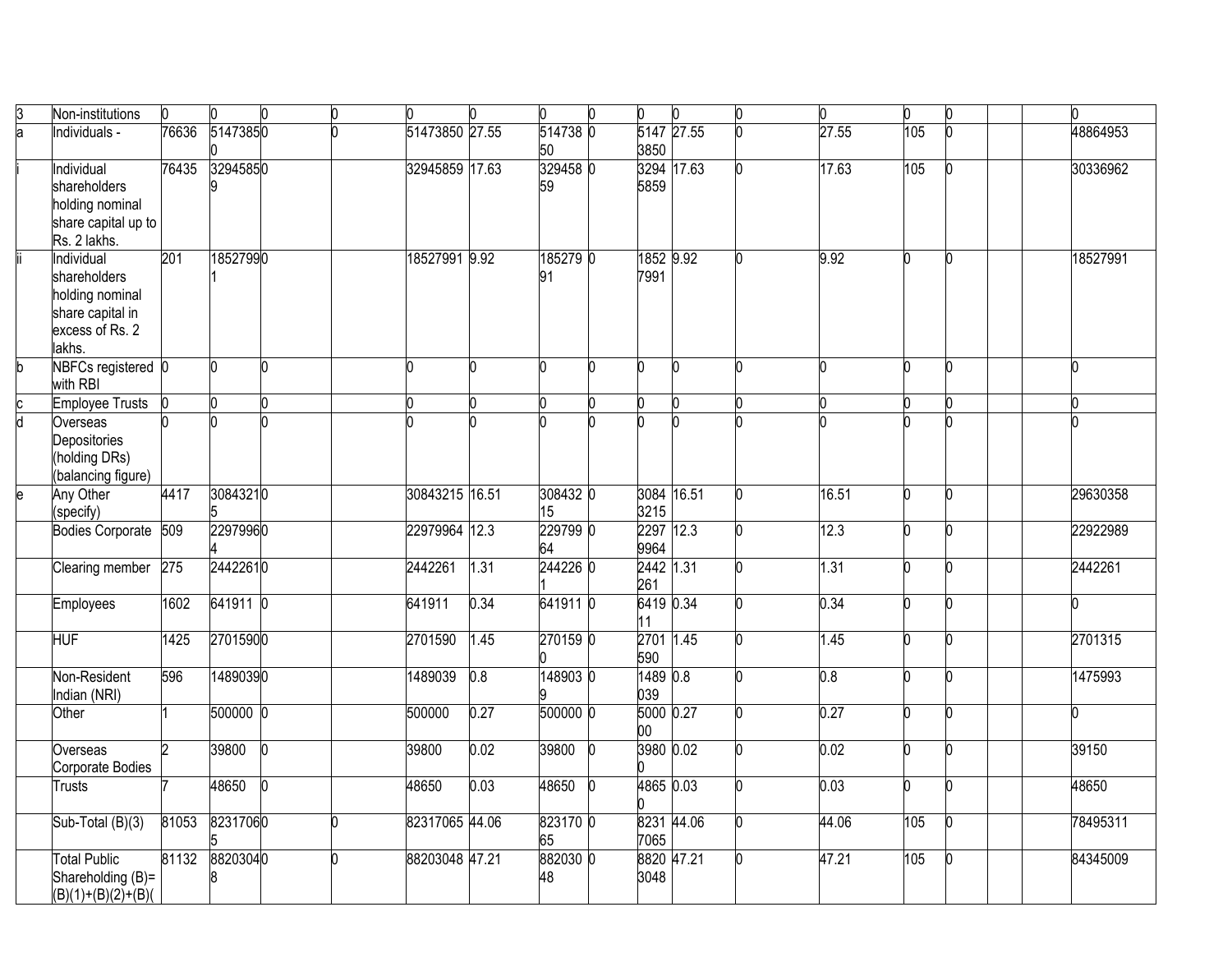| B)                 |          |  |               |          |           |  |      |  |  |          |
|--------------------|----------|--|---------------|----------|-----------|--|------|--|--|----------|
| <b>FINQUEST</b>    | 16848590 |  | 16848593 9.02 | 168485 0 | 1684 9.02 |  | 9.02 |  |  | 16848593 |
| <b>SECURITIES</b>  |          |  |               | 93       | 8593      |  |      |  |  |          |
| <b>PRIVATE</b>     |          |  |               |          |           |  |      |  |  |          |
| LIMITED -          |          |  |               |          |           |  |      |  |  |          |
| <b>PROPRIETARY</b> |          |  |               |          |           |  |      |  |  |          |
| <b>ACCOUNT</b>     |          |  |               |          |           |  |      |  |  |          |

Table IV - Statement showing shareholding pattern of the Non Promoter- Non Public shareholder

| Category & Name<br>of the<br><b>Shareholders</b><br>$\left( 0\right)$                              | No. of<br>sharehol<br>der<br>(III) | No. of<br>fully<br>paid<br>up<br>equity<br>share<br>s held<br>(IV) | Partly<br>paid-up<br>equity<br>shares<br>held<br>(V) | Nos. of<br>shares<br>underlying<br>Depository<br><b>Receipts</b><br>(VI) | <b>Total</b><br>nos.<br>shares<br>held<br>$(VII =$<br>$IV+V+VI$ | <b>Sharehol</b><br>ding %<br>calculate<br>d as per<br>SCRR,<br>1957<br>As a % of<br>$(A+B+C2)$<br>(VIII) | Class<br>X     | each class of securities<br><b>No of Voting Rights</b><br>Class | (IX)<br>Tot<br>al | <b>Number of Voting Rights held in</b><br><b>Total as</b><br>a % of<br><b>Total</b><br><b>Voting</b><br>rights | No. of<br><b>Shares</b><br><b>Underlying</b><br><b>Outstanding</b><br>convertible<br>securities<br>(including<br><b>Warrants)</b><br>(X) | Shareholding<br>, as a %<br>assuming<br>full conversion<br>of convertible<br>securities (as a<br>percentage of<br>diluted share<br>capital) (XI)<br>$=(VII)+(X)$<br>as a % of<br>$A+B+C2$ | N <sub>o</sub><br>(a) | <b>Number</b> of<br><b>Locked in</b><br>shares<br>(XII)<br>As a<br>$%$ of<br>total<br><b>Shar</b><br>es<br>held<br>(b) | No.<br>(a) | <b>Number of</b><br><b>Shares</b><br>pledged or<br>otherwise<br>encumbered<br>(XIII)<br>Asa<br>$%$ of<br>total<br>share<br>s held<br>(b) | <b>Number of</b><br>equity<br>shares held<br>in<br>dematerializ<br>ed form<br>(XIV) |
|----------------------------------------------------------------------------------------------------|------------------------------------|--------------------------------------------------------------------|------------------------------------------------------|--------------------------------------------------------------------------|-----------------------------------------------------------------|----------------------------------------------------------------------------------------------------------|----------------|-----------------------------------------------------------------|-------------------|----------------------------------------------------------------------------------------------------------------|------------------------------------------------------------------------------------------------------------------------------------------|-------------------------------------------------------------------------------------------------------------------------------------------------------------------------------------------|-----------------------|------------------------------------------------------------------------------------------------------------------------|------------|------------------------------------------------------------------------------------------------------------------------------------------|-------------------------------------------------------------------------------------|
| Custodian/DR<br>Holder                                                                             |                                    |                                                                    |                                                      | 16791800                                                                 | 16791800                                                        |                                                                                                          |                |                                                                 |                   |                                                                                                                |                                                                                                                                          |                                                                                                                                                                                           |                       |                                                                                                                        |            |                                                                                                                                          | 16791800                                                                            |
| The Bank of New<br>York Mellon                                                                     |                                    |                                                                    |                                                      | 16791800                                                                 | 16791800                                                        |                                                                                                          | 167918 0<br>00 |                                                                 | 1679 8.99<br>1800 |                                                                                                                |                                                                                                                                          |                                                                                                                                                                                           |                       |                                                                                                                        |            |                                                                                                                                          | 16791800                                                                            |
| Employee Benefit 0<br>Trust (under SEBI<br>(Share based<br>Employee Benefit)<br>Regulations, 2014) |                                    |                                                                    |                                                      |                                                                          |                                                                 |                                                                                                          |                |                                                                 |                   |                                                                                                                |                                                                                                                                          |                                                                                                                                                                                           |                       |                                                                                                                        |            |                                                                                                                                          |                                                                                     |
| Total Non-<br>Promoter- Non<br>Public<br>Shareholding (C)=<br>$(C)(1)+(C)(2)$                      |                                    |                                                                    |                                                      | 16791800                                                                 | 16791800 0                                                      |                                                                                                          |                |                                                                 |                   |                                                                                                                |                                                                                                                                          |                                                                                                                                                                                           |                       |                                                                                                                        |            |                                                                                                                                          | 16791800                                                                            |

Table V - Statement showing shareholding pattern of the Significant Beneficiary Owner (SBO)

| Name                | <b>Passport No. in</b><br>case of a foreign | <b>Nationality</b> |               |                      | "Details of holding/exercise of right of the SBO in the reporting company, whether direct or indirect |                               |                                             | Date of creation /<br>acquisition of |
|---------------------|---------------------------------------------|--------------------|---------------|----------------------|-------------------------------------------------------------------------------------------------------|-------------------------------|---------------------------------------------|--------------------------------------|
|                     | national                                    |                    | <b>Shares</b> | <b>Voting rights</b> | <b>Rights on distributable</b><br>dividend or any other<br>distribution                               | <b>Exercise of</b><br>control | <b>Exercise of</b><br>significant influence | significant<br>beneficial interest   |
| Ashwin C Muthiah I  |                                             | Singapore          | 41.37         | 43.38                |                                                                                                       |                               |                                             |                                      |
| <b>AMI Holdings</b> |                                             | ndian              | 18.31         | 21.64                |                                                                                                       | Νo                            | INo                                         | 10-Jan-2013                          |